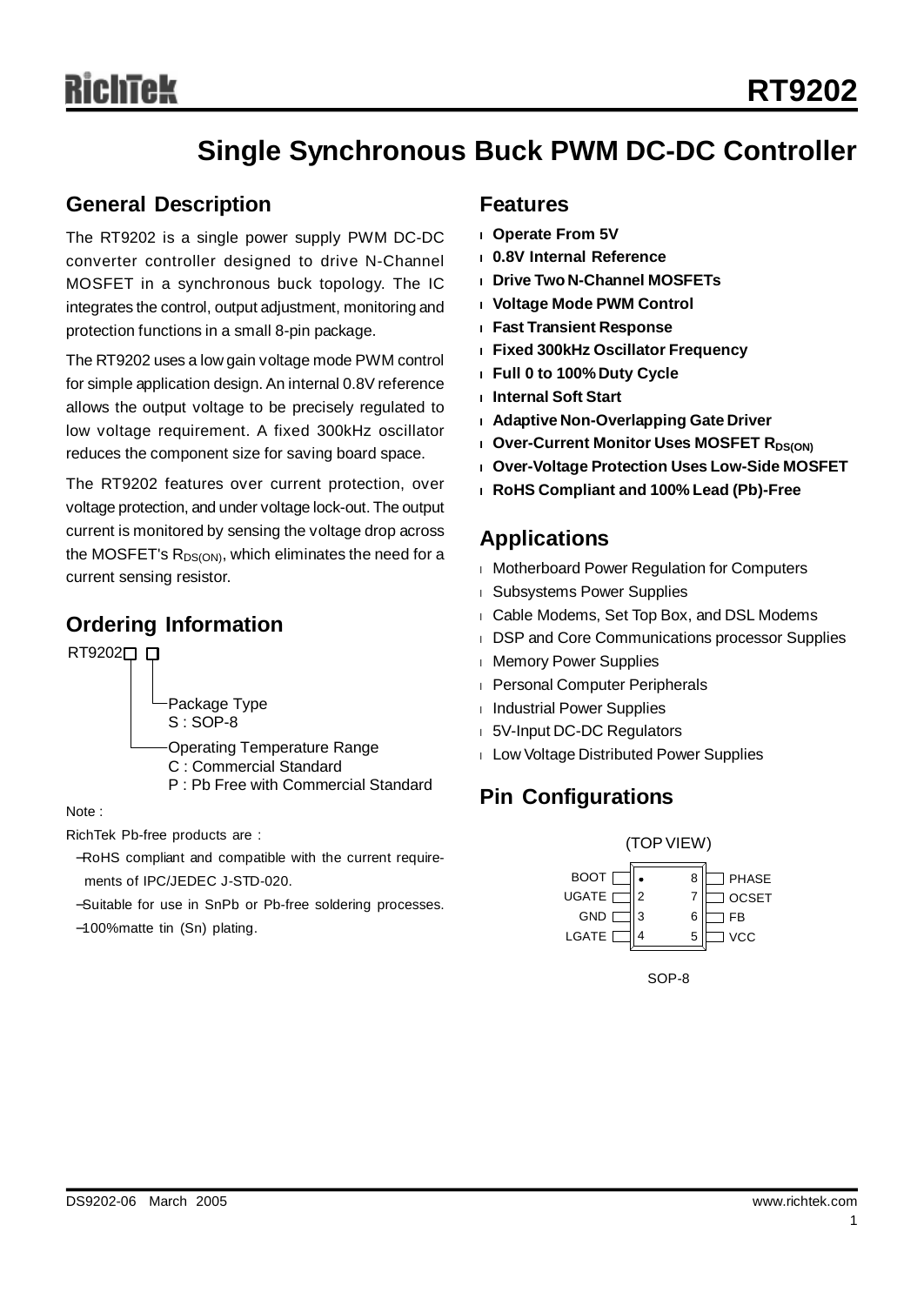## **Typical Application Circuit**



Figure 1. RT9202 powered from 5V only



Figure 2. RT9202 powered from 12V and 5V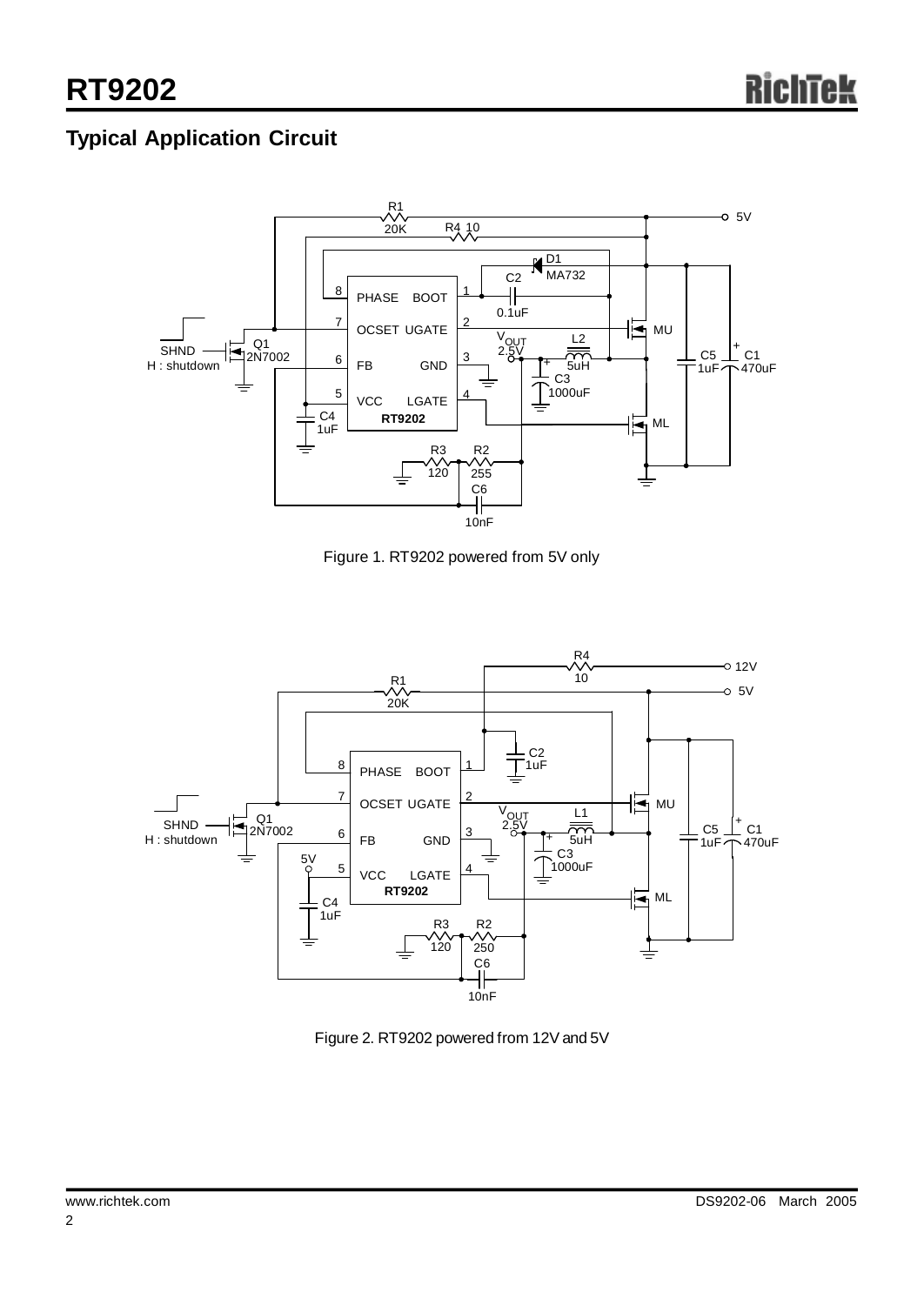

#### **Layout Placement**

#### **Layout Notes**

- 1. Put CIN1 & CIN2 to be near the MU drain and ML source nodes.
- 2. Put RT9202 to be near the Cout
- 3. Put CBOOT as close as to BOOT pin
- 4. Put C<sub>VCC</sub> as close as to VCC pin

## **Function Block Diagram**

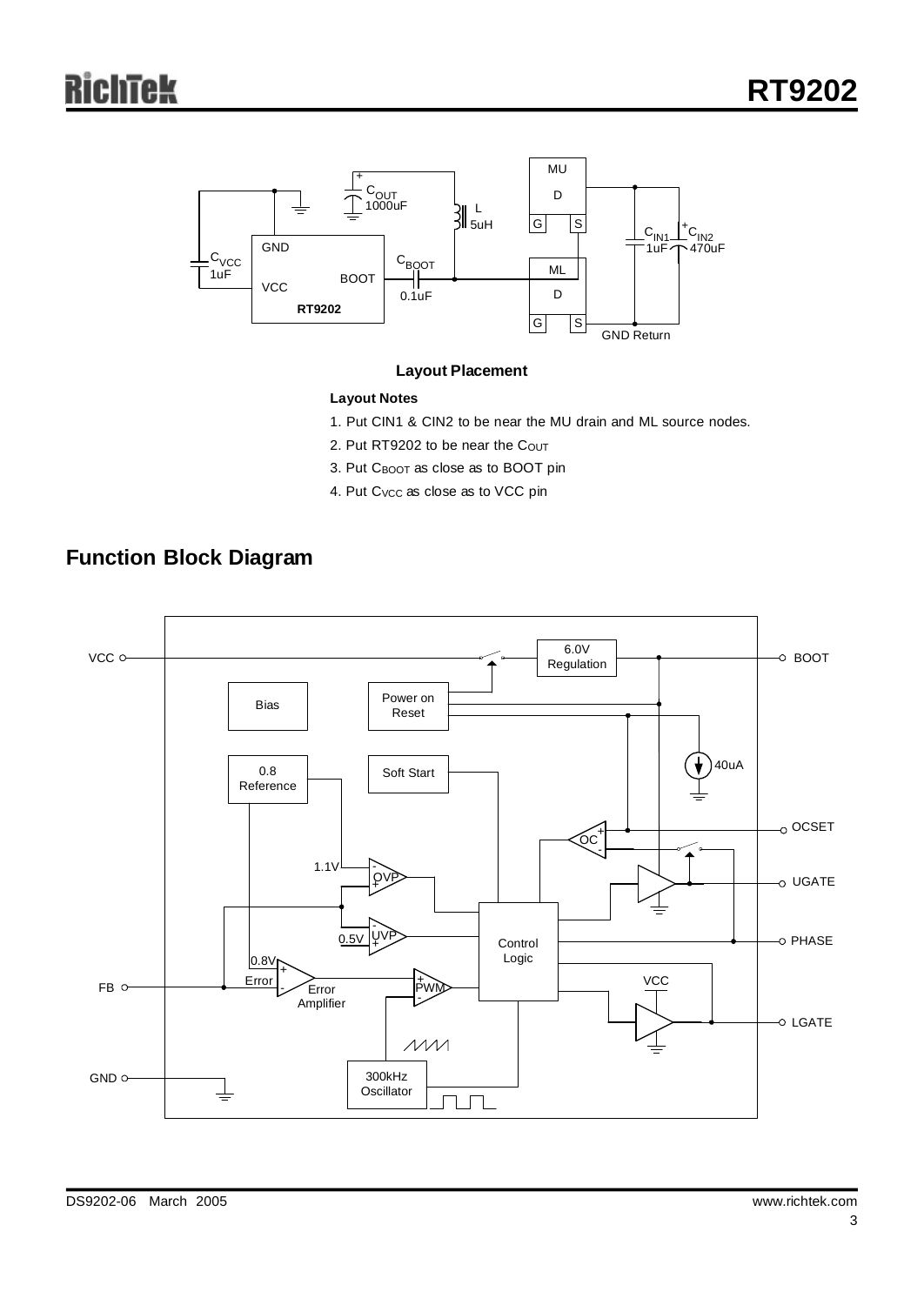## **Functional Pin Description**

#### **BOOT (Pin 1)**

This pin provides ground referenced bias voltage to the upper MOSFET driver. A bootstrap circuit is used to create a voltage suitable to drive a logic-level N-Channel MOSFET when operating at a single 5V power supply. This pin also could be powered from ATX 12V, in this situation, an internal 6.0V regulator will supply to VCC pin for internal voltage bias.

#### **UGATE (Pin 2)**

Connect UGATE pin to the PWM converter's upper MOSFET gate. This pin provides the gate drive for the upper MOSFET.

#### **GND (Pin 3)**

Signal and power ground for the IC. All voltage levels are measured with respect to this pin.

#### **LGATE (Pin 4)**

Connect LGATE to the PWM converter's lower MOSFET gate. This pin provides the gate drive for the lower MOSFET.

#### **VCC (Pin 5)**

This is the main bias supply for the RT9202. This pin also provides the gate bias charge for the lower MOSFET gate. The voltage at this pin is monitored for power-on reset (POR) purpose. This pin is also the internal 6.0V regulator output powered from BOOT pin when BOOT pin is directly powered from ATX 12V.

#### **FB (Pin 6)**

This pin is connected to the PWM converter's output divider. This pin also connects to internal PWM error amplifier inverting input and protection monitor.

#### **OCSET (Pin 7)**

Connect a resistor from this pin to the drain of the upper MOSFET. This resistor, an internal 40μA current source, and the upper MOSFET on-resistance set the converter over-current trip point.An over-current trip cycles the softstart function. The voltage at this pin is monitored for power-on reset (POR) purpose and pulling this pin low with an open drain device will shut down the IC.

> **IOCSET × ROCSET**  $IPEAK =$ R<sub>DS(ON)</sub>

#### **PHASE (Pin 8)**

This pin is used to monitor the voltage drop across the upper MOSFET for over-current protection.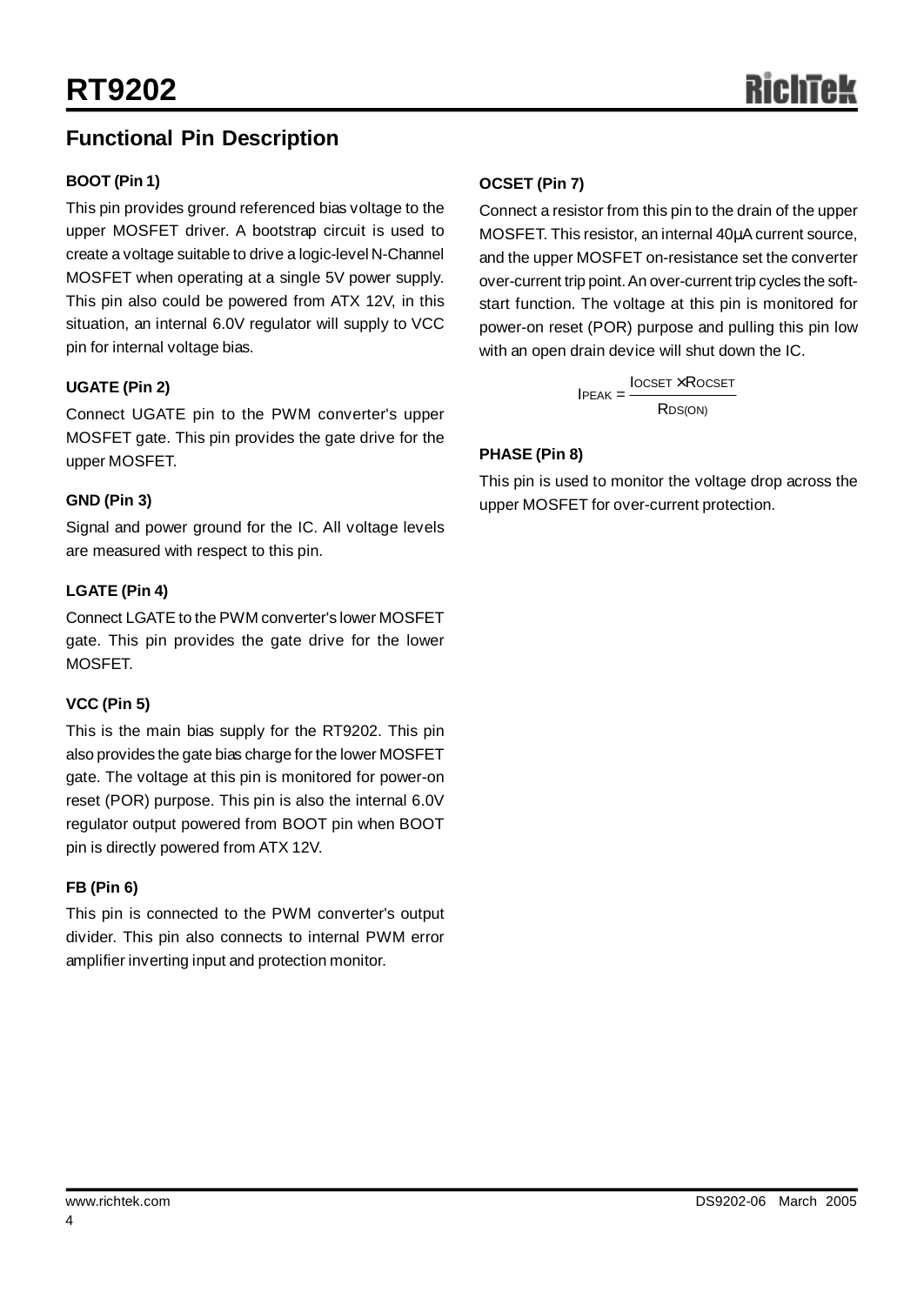## **Absolute Maximum Ratings** (Note 1)

| Power Dissipation, $P_D @ T_A = 25^{\circ}C$         |  |
|------------------------------------------------------|--|
|                                                      |  |
| <b>Example 2</b> Package Thermal Resistance (Note 4) |  |
|                                                      |  |
|                                                      |  |
|                                                      |  |
|                                                      |  |
| <b>ESD Susceptibility</b> (Note 2)                   |  |
|                                                      |  |
|                                                      |  |
|                                                      |  |

## **Recommended Operating Conditions** (Note 3)

| Junction Temperature Range | –40°∩ |
|----------------------------|-------|
|                            | . to  |

## **Electrical Characteristics**

( $Vcc = 5V$ ,  $Ta = 25^{\circ}C$ , Unless otherwise specified.)

| <b>Parameter</b>                                   | Symbol                               | <b>Test Conditions</b>             |       | <b>Typ</b>     | <b>Max</b>     | <b>Units</b> |  |  |  |
|----------------------------------------------------|--------------------------------------|------------------------------------|-------|----------------|----------------|--------------|--|--|--|
| V <sub>CC</sub> Supply Current / Regulated Voltage |                                      |                                    |       |                |                |              |  |  |  |
| <b>Nominal Supply Current</b>                      | $_{\rm lcc}$                         | UGATE, LGATE open                  | --    | 3              | 6              | mA           |  |  |  |
| Regulated Voltage from BOOT                        | <b>V<sub>CC</sub></b>                | $V_{\text{BOOT}} = 12V$            | 5     | 6              | $\overline{7}$ | $\vee$       |  |  |  |
| <b>Power-On Reset</b>                              |                                      |                                    |       |                |                |              |  |  |  |
| Rising V <sub>CC</sub> Threshold                   |                                      | $V_{OCSET} = 4.5V$                 | 3.85  | 4.1            | 4.35           | V            |  |  |  |
| V <sub>CC</sub> Threshold Hysteresis               |                                      | $V_{OCSET} = 4.5V$                 | 0.3   | 0.5            | 0.7            | $\vee$       |  |  |  |
| Rising VOCSET Threshold                            |                                      |                                    | 0.8   | 1.25           | 2.0            | $\vee$       |  |  |  |
| <b>Reference</b>                                   |                                      |                                    |       |                |                |              |  |  |  |
| Reference Voltage                                  |                                      |                                    | 0.784 | 0.8            | 0.816          | $\vee$       |  |  |  |
| <b>Oscillator</b>                                  |                                      |                                    |       |                |                |              |  |  |  |
| <b>Free Running Frequency</b>                      |                                      |                                    | 250   | 300            | 350            | kHz          |  |  |  |
| Ramp Amplitude                                     | $\Delta$ $\mathsf{V}_{\mathsf{OSC}}$ |                                    | $-$   | 1.75           | --             | $V_{P-P}$    |  |  |  |
| <b>Error Amplifier</b>                             |                                      |                                    |       |                |                |              |  |  |  |
| DC gain                                            |                                      |                                    | 32    | 35             | 38             | dB           |  |  |  |
| <b>PWM Controller Gate Driver</b>                  |                                      |                                    |       |                |                |              |  |  |  |
| <b>Upper Drive Source</b>                          | RUGATE                               | $BOOT = 12V$<br>$BOOT-VUGATE = 1V$ | --    | $\overline{7}$ | 11             | Ω            |  |  |  |
| <b>Upper Drive Sink</b>                            | RUGATE                               | $V_{UGATE} = 1V$                   | $-$   | 5              | 7.5            | Ω            |  |  |  |
| <b>Lower Drive Source</b>                          | RLGATE                               | $V_{CC}$ - $V_{LGATE}$ = 1V,       | --    | 4              | 6              | Ω            |  |  |  |
| <b>Lower Drive Sink</b>                            | RLGATE                               | $V_{LGATE} = 1V$                   | --    | 2              | 4              | Ω            |  |  |  |

*To be continued*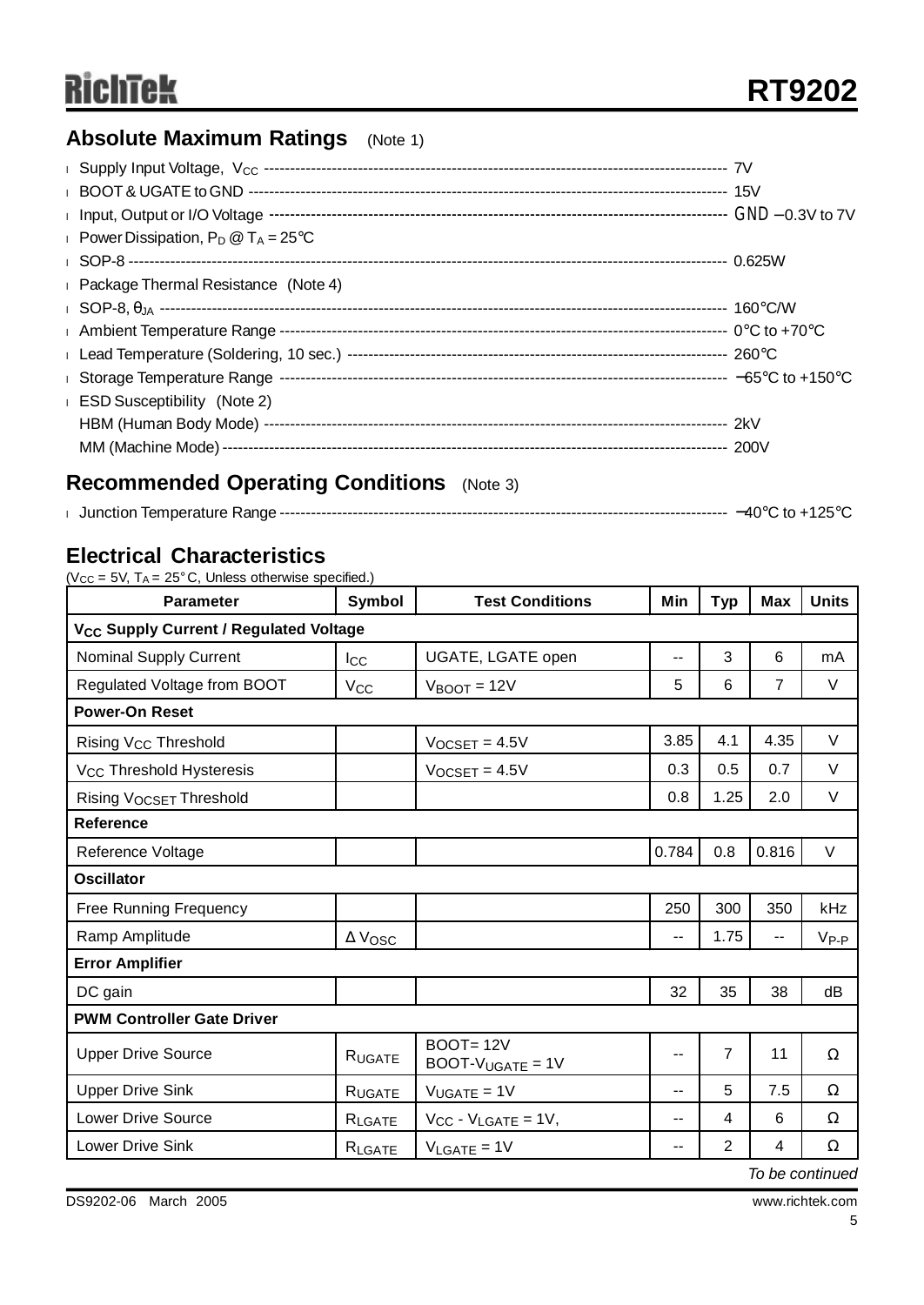| <b>Parameter</b>            | Symbol        | <b>Test Conditions</b> |     | Typ | <b>Max</b> | <b>Units</b> |
|-----------------------------|---------------|------------------------|-----|-----|------------|--------------|
| <b>Protection</b>           |               |                        |     |     |            |              |
| FB Over-Voltage Trip        | FB Rising     |                        | 1.0 | 1.1 | --         |              |
| FB Under-Voltage Trip       |               | FB Falling             |     | 0.5 | 0.6        | V            |
| <b>OCSET Current Source</b> | <b>IOCSET</b> | $V$ OCSET = 4.5V       |     | 40  | 45         | μA           |
| Soft-Start Interval         |               |                        |     | 2   |            | ms           |

**Note 1.** Stresses listed as the above "Absolute Maximum Ratings" may cause permanent damage to the device. These are for stress ratings. Functional operation of the device at these or any other conditions beyond those indicated in the operational sections of the specifications is not implied. Exposure to absolute maximum rating conditions for extended periods may remain possibility to affect device reliability.

**Note 2.** Devices are ESD sensitive. Handling precaution recommended.

**Note 3.** The device is not guaranteed to function outside its operating conditions.

**Note 4.** θ<sub>JA</sub> is measured in the natural convection at T<sub>A</sub> = 25°C on a low effective thermal conductivity test board of JEDEC 51-3 thermal measurement standard.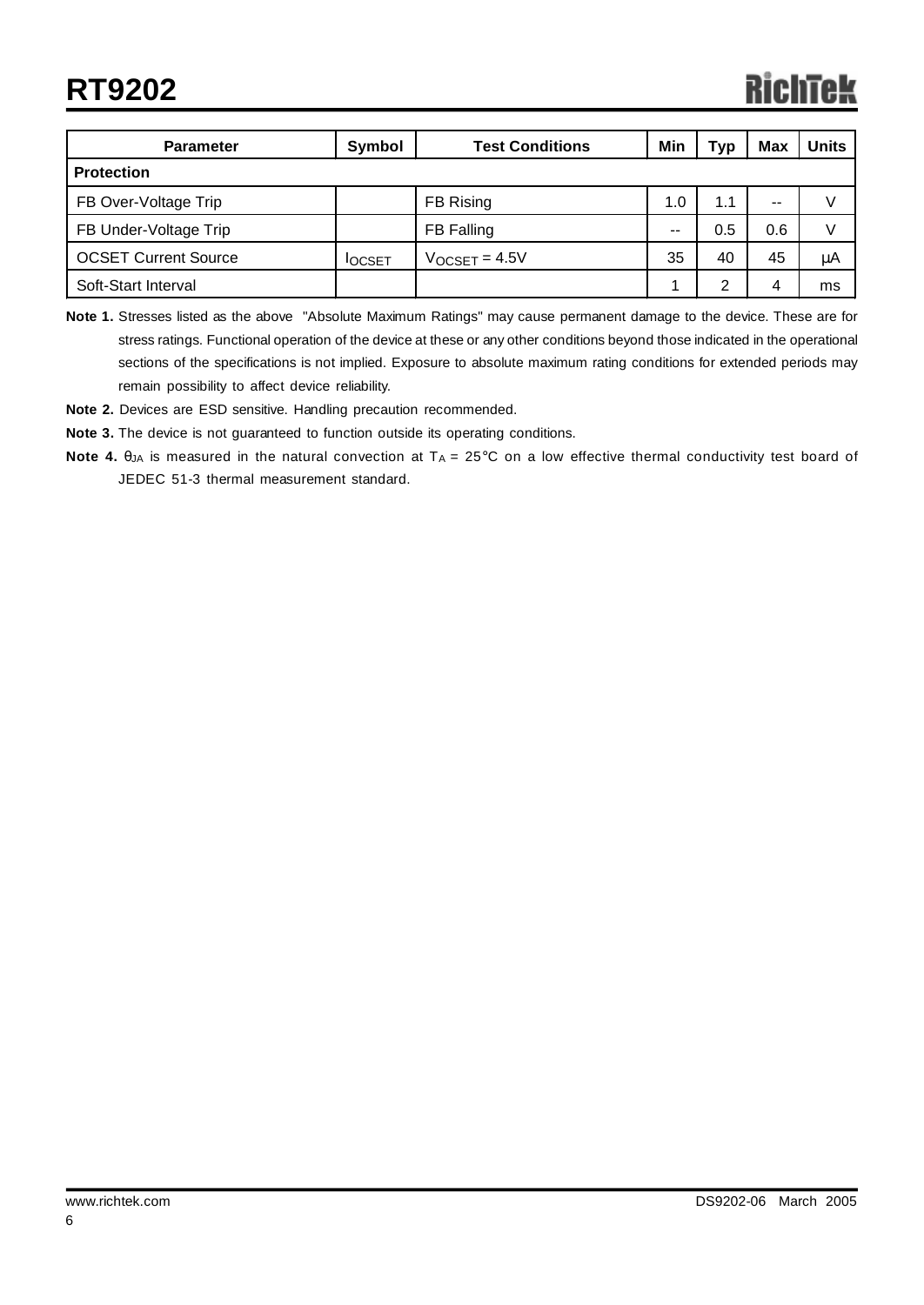## **Typical Operating Characteristic**

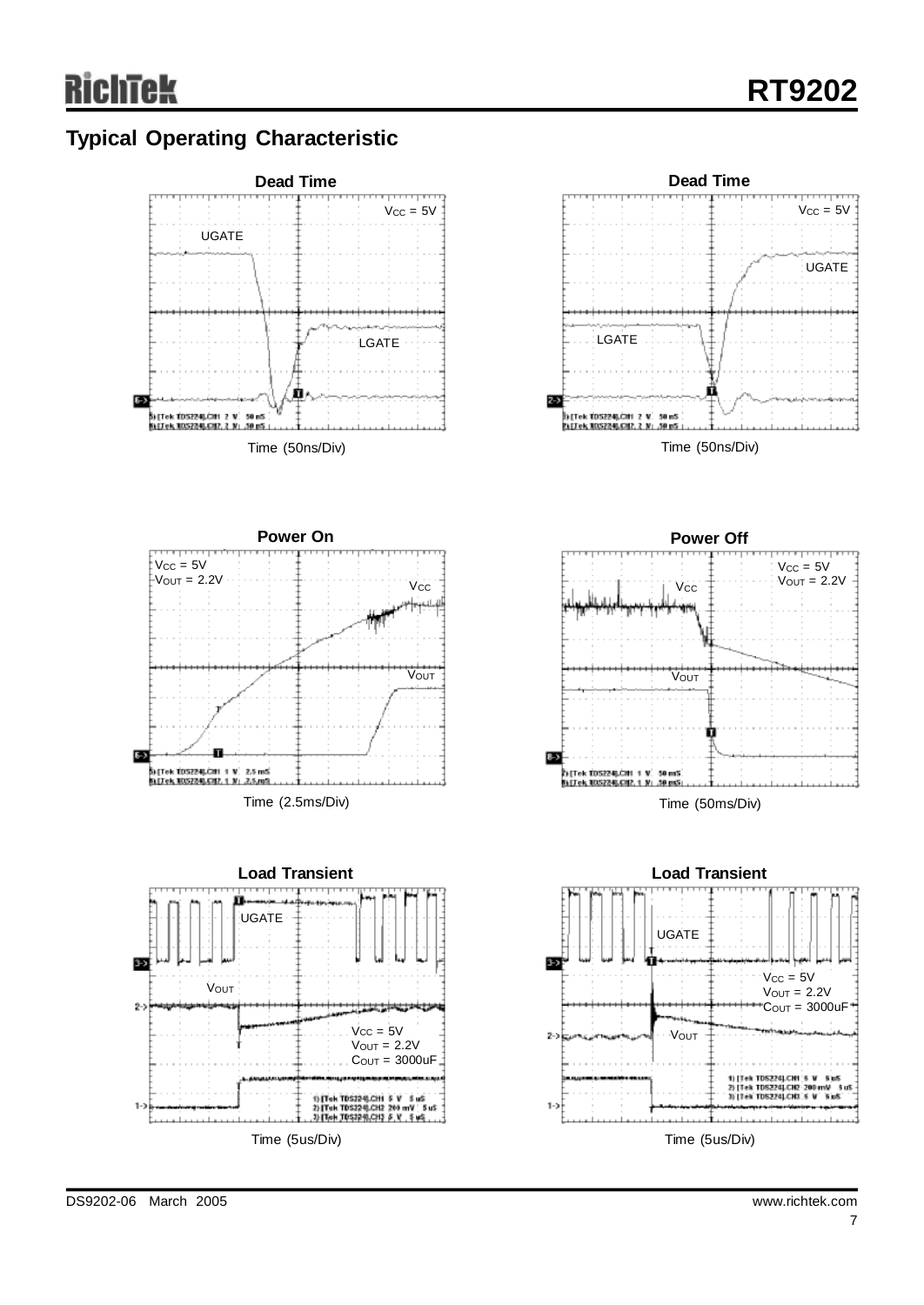



Time (5ms/Div)







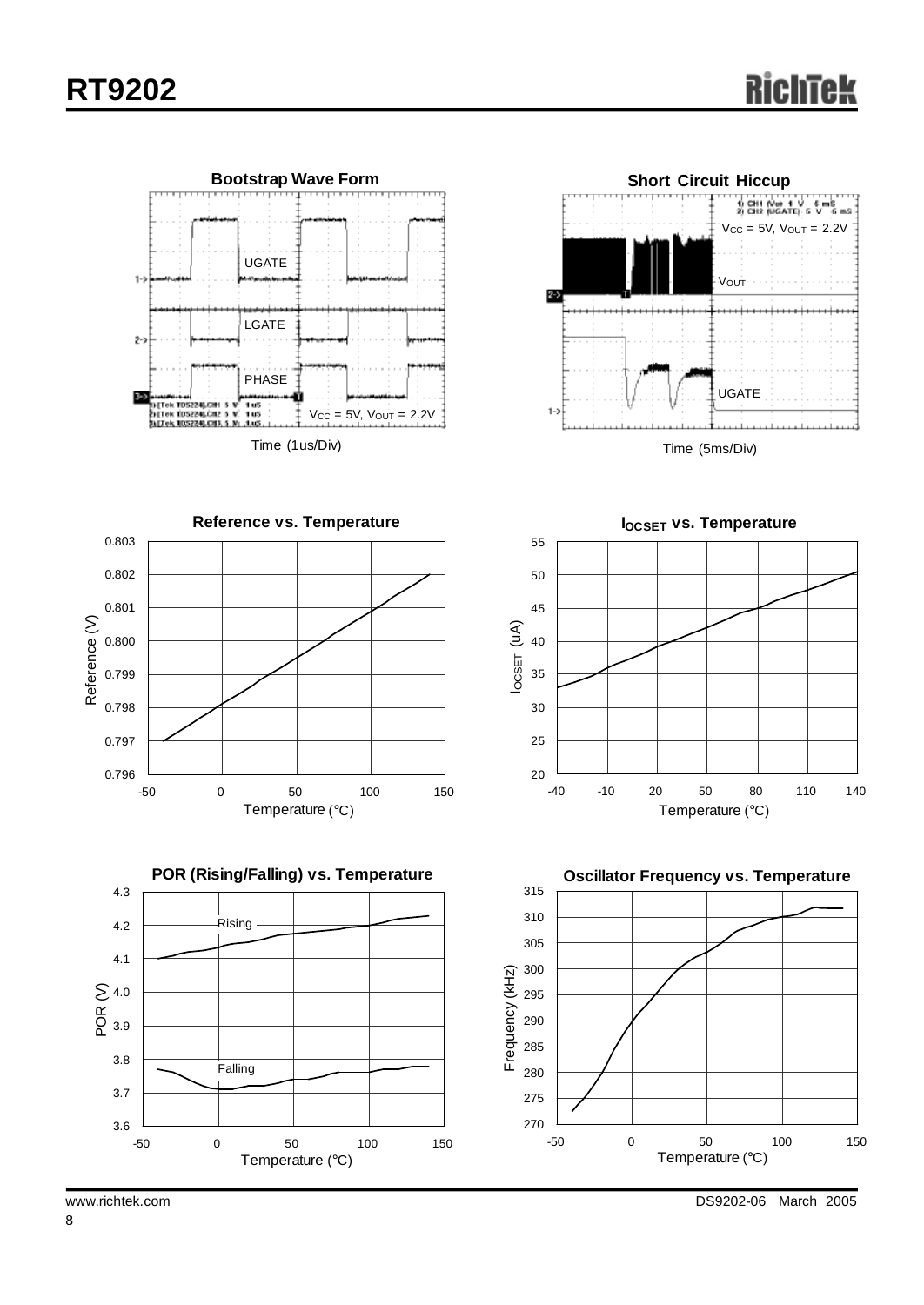## **Application Information**

The RT9202 operates at either single 5V power supply with a bootstrap UGATE driver or 5V/12V dual-power supply form the ATX SMPS. The dual- power supply is recommended for high current application, the RT9202 can deliver higher gate driving current while operating with ATX SMPS based on dual-power supply.

#### **The Bootstrap Operation**

In a single power supply system, the UGATE driver of RT9202 is powered by an external bootstrap circuit, as the Figure 1. The boot capacitor,  $C_{\text{BOOT}}$ , generates a floating reference at the PHASE pin. Typically a 0.1μF  $C_{\text{BOOT}}$  is enough for most of MOSFETs used with the RT9202. The voltage drop between BOOT and PHASE is refreshed to a voltage of VCC – diode drop  $(V_D)$  while the low side MOSFET turning on.



Figure 1. Single 5V power Supply Operation

#### **Dual Power Operation**

The RT9202 is designed to regulate a 6.0V at VCC pin automatically when BOOT pin is powered by 12V. In a system with ATX 5V/12V power supply, the RT9202 is ideal for higher current application due to the higher gate driving capability,  $V_{UGATE} = 7V$  and  $V_{LGATE} = 6.0V$ . A RC (10Ω/1μF) filter is also recommended at BOOT pin to prevent the ringing induced from fast power on, as shown in Figure 2.



Figure 2. Dual Power Supply Operation

#### **Power On Reset**

The Power-On Reset (POR) monitors the supply voltage (normal +5V) at the VCC pin and the input voltage at the OCSET pin. The VCC POR level is 4.1V with 0.5V hysteresis and the normal level at OCSET pin is 1.5V (see over-current protection). The POR function initiates soft-start operation after all supply voltages exceed their POR thresholds.

#### **Soft Start**

A built-in soft-start is used to prevent surge current from power supply input during power on. The soft-start voltage is controlled by an internal digital counter. It clamps the ramping of reference voltage at the input of error amplifier and the pulse-width of the output driver slowly. The typical soft-start duration is 2ms.

#### **Over-Current Protection**

The over current protection (OCP) function of the RT9202 is triggered when the voltage across the  $R_{DS(ON)}$  of upper side MOSFET that developed by drain current exceeds over-current tripping level. An external resistor  $(R_{OCSET})$ programs the over-current tripping level of the PWM converter.As shown on Figure 3 the internal 40μAcurrent sink ( $I_{OCSET}$ ) develops a voltage across  $R_{OCSET}$  ( $V_{SET}$ ) that is referenced to  $V_{IN}$ . The DRIVE signal enables the over-current comparator (OC). When the voltage across the upper MOSFET ( $V_{DS(ON)}$ ) exceeds  $V_{SET}$ , the overcurrent comparator trips to set the over-current latch.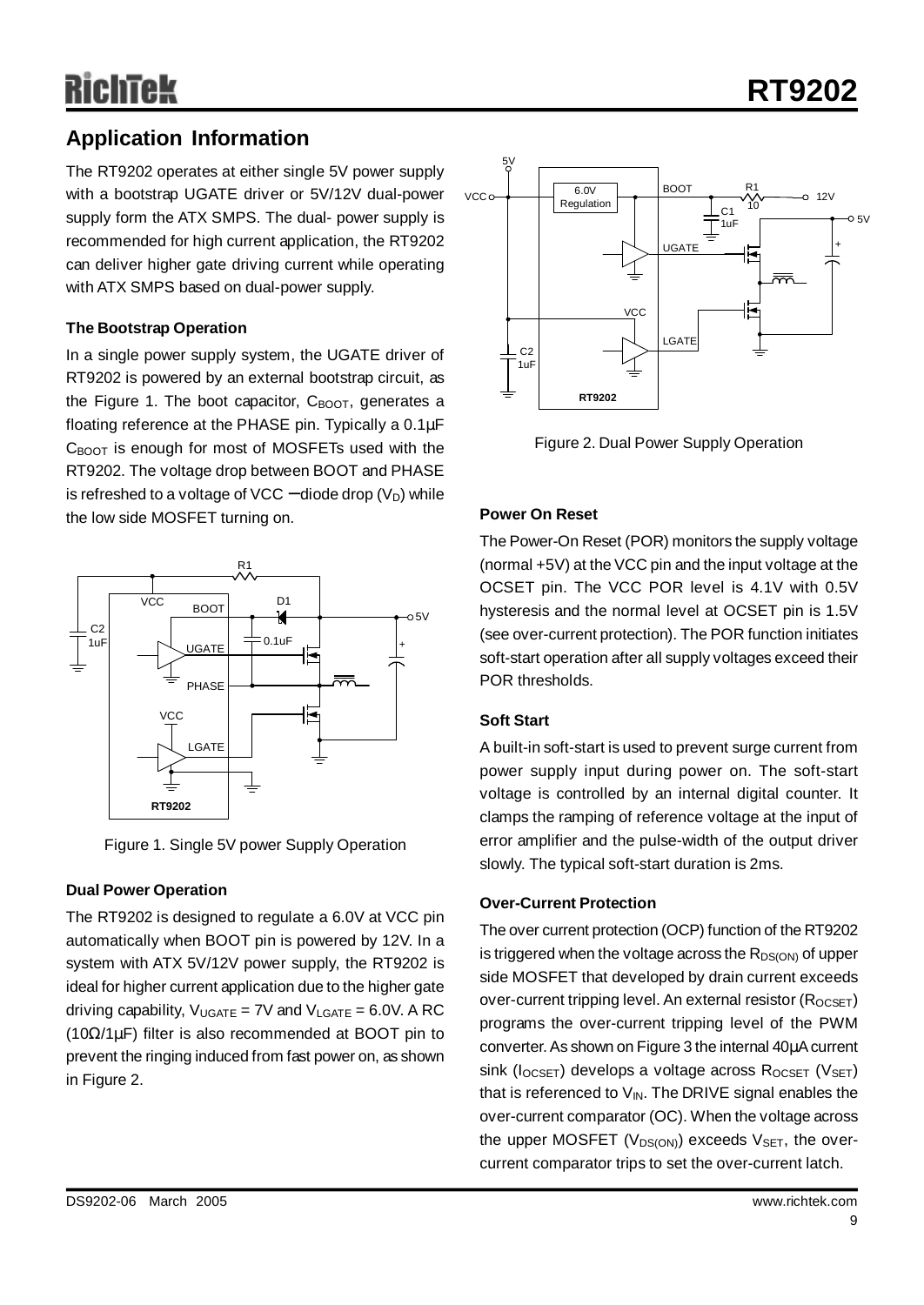# **RT9202**

Both  $V_{\text{SET}}$  and  $V_{\text{DS}}$  are referenced to  $V_{\text{IN}}$  and a small capacitor across  $R_{OCSET}$  helps  $V_{OCSET}$  tracking the variations of  $V_{IN}$  due to MOSFET switching. The overcurrent function will be tripped at a peak inductor current  $(I_{PEAK})$  determined by:

$$
IPEAK = \frac{Iocset \times Rocset}{RDS(ON)}
$$

The OC trip point varies with MOSFET's  $R_{DS(ON)}$ temperature variations. The temperature coefficient of  $I_{OCSET}$  is 2500ppm that is used to compensate  $R_{DS(ON)}$ temperature variations. To avoid over-current tripping in the normal operating load range, determine the  $R_{OCSFT}$ resistor value from the equation above with:

- 1. The maximum  $R_{SD(ON)}$  at the highest junction temperature
- 2. The minimum  $I_{OCSET}$  from the characteristics
- 3.Determine  $I_{PEAK}$  for  $I_{PEAK}$  >  $I_{OUT(MAX)} + (\Delta I)/2$

where ΔI is the output inductor ripple current.





#### **Under Voltage and Over Voltage Protection**

The voltage at FB pin is monitored and protected against OC (over current), UV (under voltage), and OV (over voltage). The UV threshold is 0.5V and OV-threshold is 1.0V. Both UV/OV detection have 30μs triggered delay. When OC or UV trigged, a hiccup re-start sequence will be initialized, as shown in Figure 4. Only 3 times of trigger are allowed to latch off. Hiccup is disabled during softstart interval.



#### **Shutdown**

Pulling low the OCSET pin can shutdown the RT9202 PWM controller as shown in typical application circuit.

#### **Inductor Selection**

The RT9202 was designed for  $V_{\text{IN}} = 5V$ , step-down application mainly. Figure 5 shows the typical topology and waveforms of step-down converter.

The ripple current of inductor can be calculated as follows:

 $I\!I\!I_{\mathsf{RIPPLE}} = (5V - V_{\mathsf{OUT}})/L \times T_{\mathsf{ON}}$ 

Because operation frequency is fixed at 300kHz,

 $T_{ON} = 3.33 \times V_{OUT}/5V$ 

The  $V_{\text{OUT}}$  ripple is

 $V_{\text{OUT RIPPLE}} = I_{\text{RIPPLE}} \times ESR$ 

ESR is output capacitor equivalent series resistor

Table 1 shows the ripple voltage of  $V_{OUT}$ :  $VIN = 5V$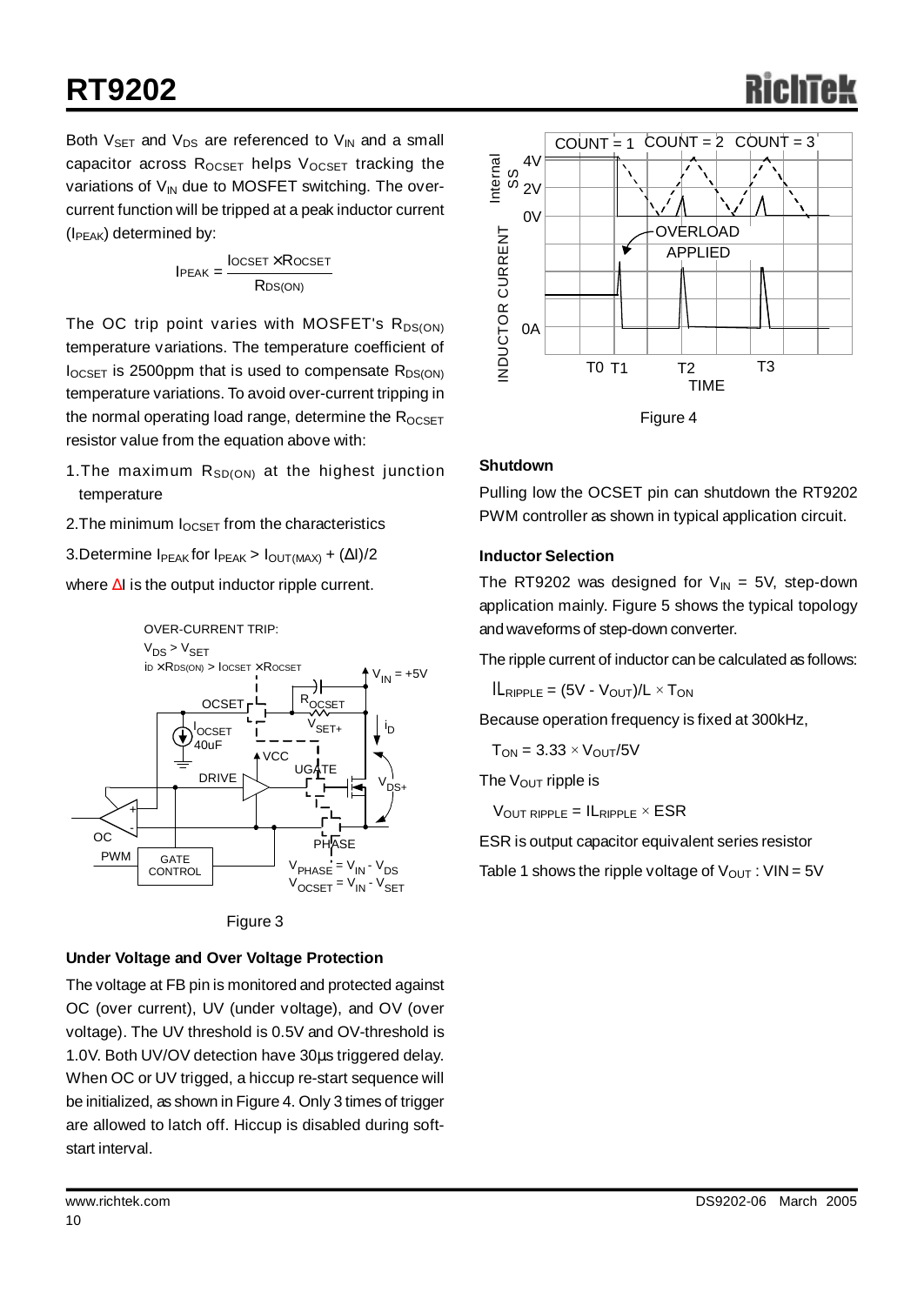Table 1

| ∨ουτ                             | 3.3V             |      | 2.5V              |      | 1.5V              |         |  |
|----------------------------------|------------------|------|-------------------|------|-------------------|---------|--|
| Inductor                         | 2 <sub>u</sub> H | 5uH  | 2uH               | 5uH  | 2 <sub>u</sub> H  | $5\muH$ |  |
| 1000 $\mu$ F (ESR=53m $\Omega$ ) | 100mV            | 40mV | 110mV             | 44mV | 93mV              | 37mV    |  |
| 1500 $\mu$ F (ESR=33m $\Omega$ ) | 62mV             | 25mV | 68 <sub>m</sub> V | 28mV | 58 <sub>m</sub> V | 23mV    |  |
| 3000 $\mu$ F (ESR=21m $\Omega$ ) | 40mV             | 16mV | 43mV              | 18mV | 37mV              | 15mV    |  |

\*Refer to Sanyo low ESR series (CE, DX, PX.....)

The suggested L and C are as follows:

 $2\mu$ H with  $\geq 1500\mu$ F COUT

 $5\mu$ H with  $\geq 1000\mu$ F C<sub>OUT</sub>









ID

#### **Input / Output Capacitor**

High frequency/long life decoupling capacitors should be placed as close to the power pins of the load as physically possible. Be careful not to add inductance to the PCB trace, as it could eliminate the performance from utilizing these low inductance components. Consult with the manufacturer of the load on specific decoupling requirements.

The output capacitors are necessary for filtering output and stabilizing the close loop (see thePWM loop stability). For powering advanced, high-speed processors, it is required to meet with the requirement of fast load transient, high frequency capacitors with low ESR/ESL capacitors are recommended.

Another concern is high ESR induced ripple may trigger UV or OV protections.

#### **PWM Loop Stability**

The RT9202 is a voltage mode buck controller designed for 5V step-down applications. The gain of error amplifier is fixed at 35dB for simplified design.

The output amplitude of ramp oscillator is 1.75V, the loop gain and loop pole/zero are calculated as follows:

DC loop gain G<sub>A</sub> =  $35dB \times$  —  $\times$ LC filter pole P<sub>O</sub> =  $\frac{1}{2p\sqrt{\text{LC}}}$ Error Amp pole  $P_A = 300$ kHz OUT  $35$ d $\textsf{B}\times$   $\overset{\textsf{5}}{\textsf{--}}\times$   $\overset{\textsf{0.8}}{\textsf{--}}}$ 1.75 V 1 1

ESR zero Z $_{\mathrm{O}}$  =  $\frac{\ }{\mathrm{2}p}% \left\{ \sqrt{\frac{p_{\mathrm{O}}+p_{\mathrm{O}}+p_{\mathrm{O}}+p_{\mathrm{O}}+p_{\mathrm{O}}+p_{\mathrm{O}}+p_{\mathrm{O}}+p_{\mathrm{O}}+p_{\mathrm{O}}+p_{\mathrm{O}}+p_{\mathrm{O}}+p_{\mathrm{O}}+p_{\mathrm{O}}+p_{\mathrm{O}}+p_{\mathrm{O}}+p_{\mathrm{O}}+p_{\mathrm{O}}+p_{\mathrm{O}}+p_{\mathrm{O}}+p_{\mathrm{O}}+p_{\mathrm{O}}+p_{\mathrm{O}}+p_{\$  $2p$ ESRC

The RT9202 Bode plot as shown Figure 6 is stable in most of application conditions.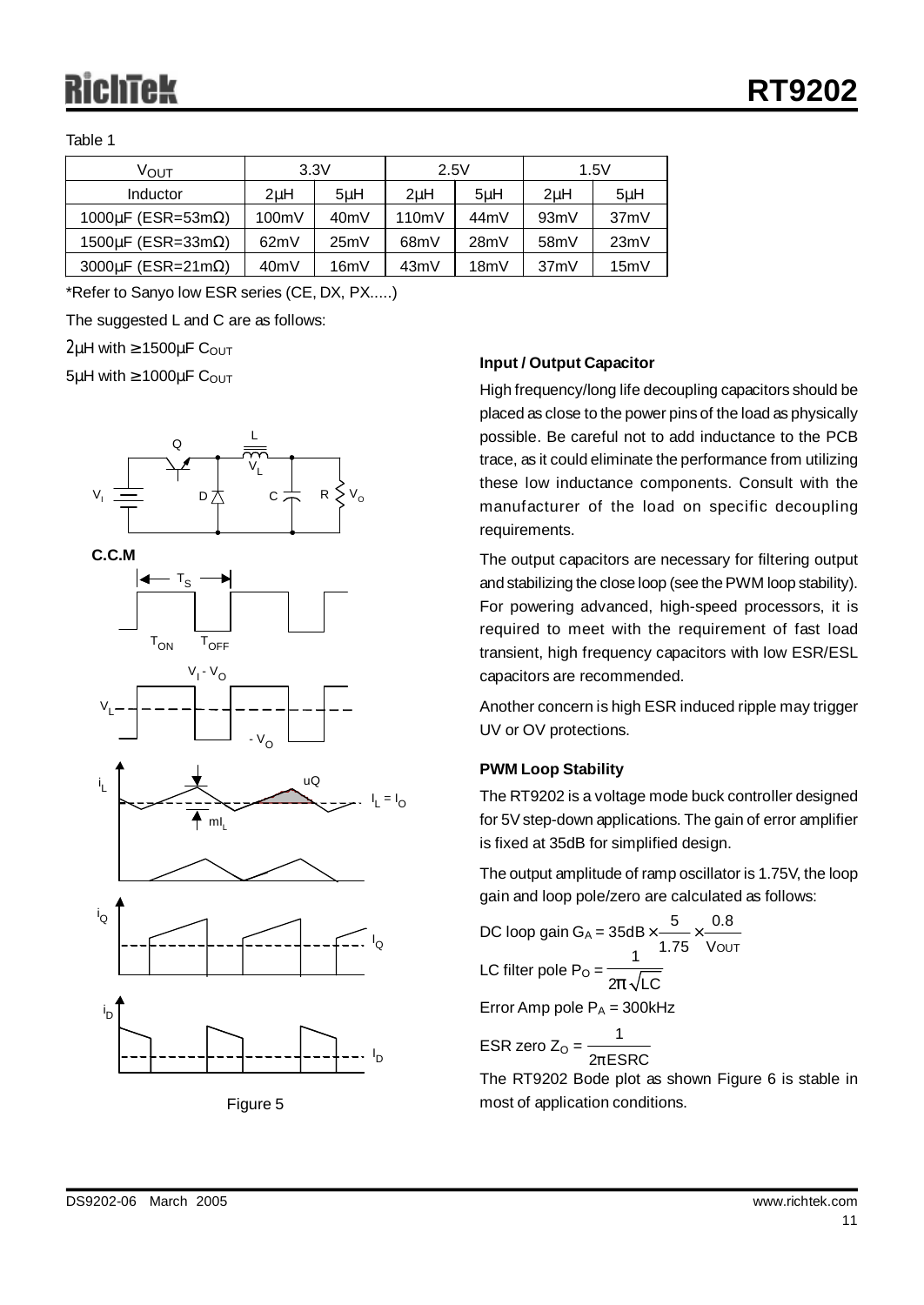# **RT9202**



#### **Reference Voltage**

Because RT9202 use a low 35dB gain error amplifier, shown in Figure 7. The voltage regulation is dependent on  $V_{IN}$ &  $V_{OUT}$  setting. The FB reference voltage of 0.8V were trimmed at  $V_{IN} = 5V$  &  $V_{OUT} = 2.5V$  condition. In a fixed  $V_{IN}$  = 5V application, the FB reference voltage vs. V<sub>OUT</sub> voltage can be calculated as Figure 8.





Figure 8

#### **Feedback Divider**

The reference of RT9202 is 0.8V. The output voltage can be set using a resistor based divider as shown in Figure 9. Put the R1 and R2 as close as possible to FB pin and R2 should less than 1 kΩ to avoid noise coupling. The C1 capacitor is a speed-up capacitor for reducing output ripple to meet with the requirement of fast transient load. Typically a 1nF  $\sim 0.1 \mu$ F is enough for C1.



#### **PWM Layout Considerations**

MOSFETs switch very fast and efficiently. The speed with which the current transitions from one device to another causes voltage spikes across the interconnecting impedances and parasitic circuit elements. The voltage spikes can degrade efficiency and radiate noise, that results in over-voltage stress on devices. Careful component placement layout and printed circuit design can minimize the voltage spikes induced in the converter. Consider, as an example, the turn-off transition of the upper MOSFET prior to turn-off, the upper MOSFET was carrying the full load current. During turn-off, current stops flowing in the upper MOSFET and is picked up by the low side MOSFET or Schottky diode. Any inductance in the switched current path generates a large voltage spike during the switching interval. Careful component selections, layout of the critical components, and use shorter and wider PCB traces help in minimizing the magnitude of voltage spikes.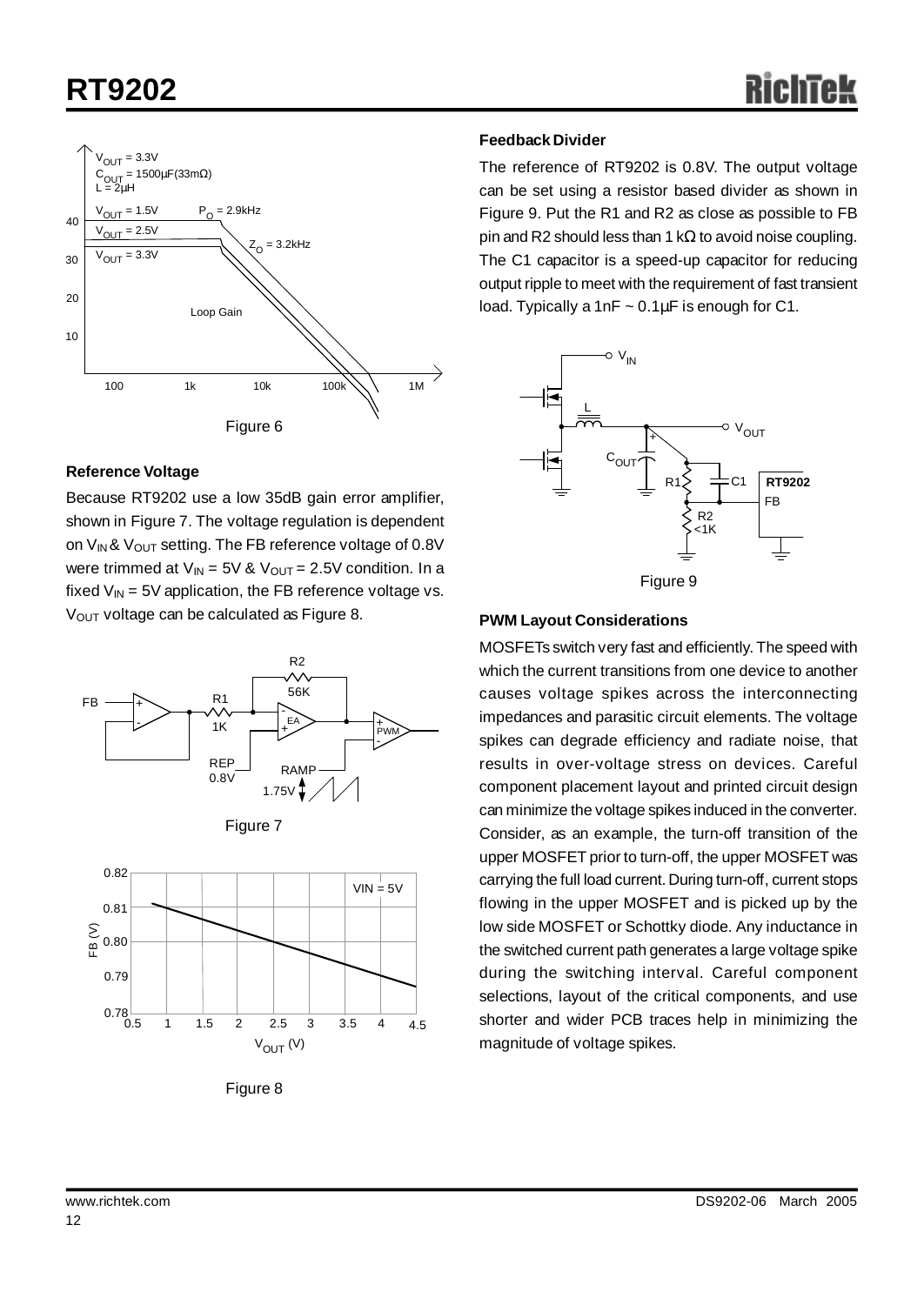**RT9202**

There are two sets of critical components in a DC-DC converter using the RT9202. The switching power components are most critical because they switch large amounts of energy, and as such, they tend to generate equally large amounts of noise. The critical small signal components are those connected to sensitive nodes or those supplying critical bypass current.

The power components and the PWM controller should be placed firstly. Place the input capacitors, especially the high-frequency ceramic decoupling capacitors, close to the power switches. Place the output inductor and output capacitors between the MOSFETs and the load. Also locate the PWM controller near by MOSFETs.

A multi-layer printed circuit board is recommended. Figure 10 shows the connections of the critical components in the converter. Note that the capacitors CIN and COUT each of them represents numerous physical capacitors. Use a dedicated grounding plane and use vias to ground all critical components to this layer. Apply another solid layer as a power plane and cut this plane into smaller islands of common voltage levels. The power plane should support the input power and output power nodes. Use copper filled polygons on the top and bottom circuit layers for the PHASE node, but it is not necessary to oversize this particular island. Since the PHASE node is subjected to very high dV/dt voltages, the stray capacitance formed between these island and the surrounding circuitry will tend to couple switching noise. Use the remaining printed circuit layers for small signal routing. The PCB traces between the PWM controller and the gate of MOSFET and also the traces connecting source of MOSFETs should be sized to carry 2A peak currents.



Figure 10